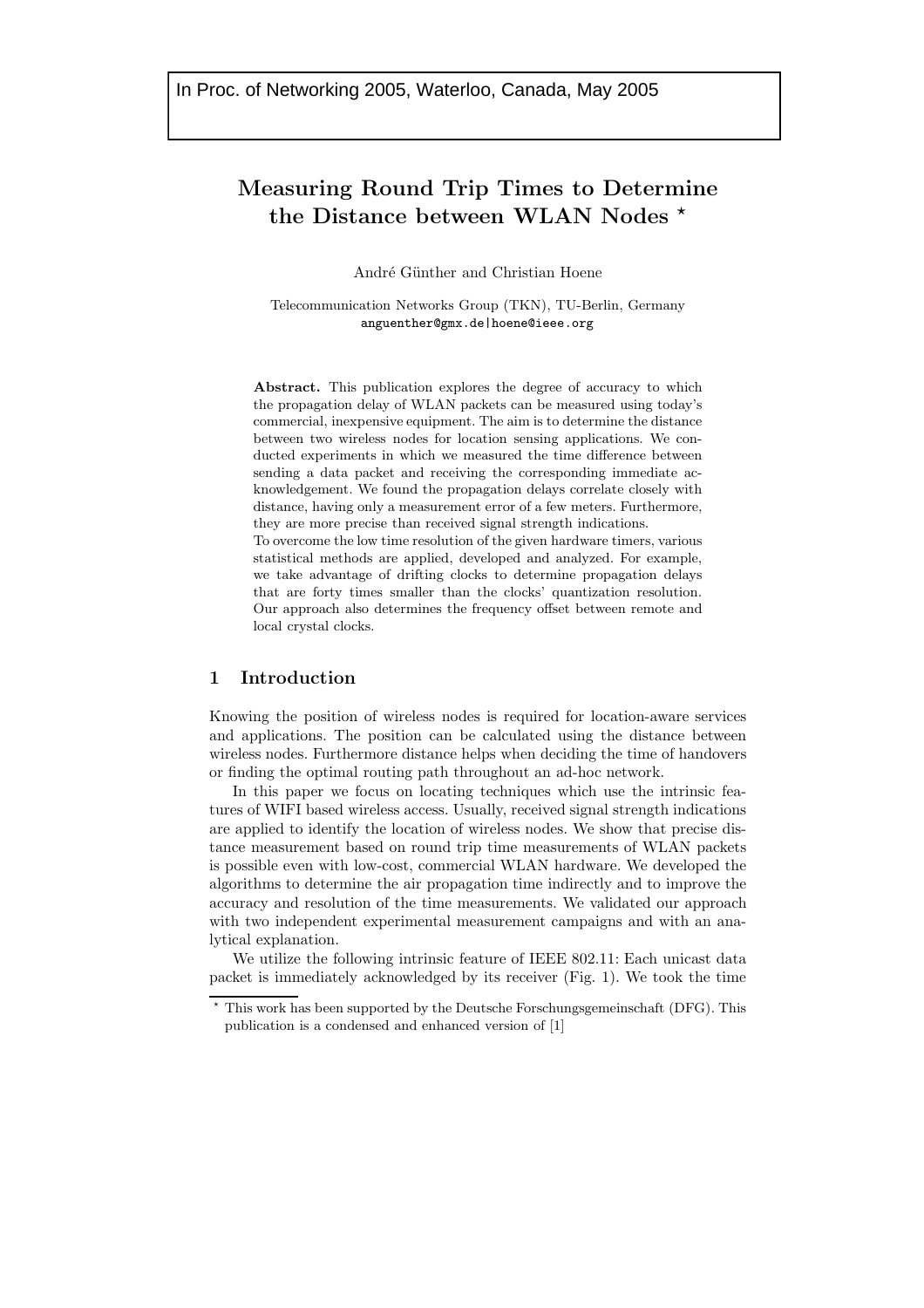between starting the transmission of a data packet and receiving the corresponding immediate acknowledgement. We will refer to this as remote delay (d*remote*). We also measured the duration of receiving one data packet and sending out the immediate acknowledgement. We will call this duration local delay (d*local*). The overall propagation time is then estimated by subtracting the local from the remote delay.

$$
c = \frac{2 \cdot distance}{d_{remote} - d_{local}} \text{where } c \approx 3 \cdot 10^8 \frac{\text{m}}{\text{s}} \text{ being the speed of light.} \tag{1}
$$



**Fig. 1.** Distance measurement: Transmission of an ICMP ping sequence.

In order to overcome the problem of interrupt latencies and hence inaccuracies when measuring the duration of packet transmission in the operating system, we measured the time on the hardware layer - the WLAN card. Most WLAN solutions allow to record time stamps at a resolution of 1  $\mu$ s. However, a packet travels a distance of 300 m in 1  $\mu$ s, which usually exceeds the range of WLAN transmission. We increase the resolution by using multiple delay observations and applying statistical methods to enhance the accuracy.

This paper is structured as follows: In Sect. 2 we refer to the state of the art. Then we explain our approaches to enhance the measurement resolution. In Sect. 4 we describe our experimental measurement campaigns. Finally, we briefly summarize the results and contributions of this paper.

# **2 Related Work**

A couple of approaches to in- and outdoor location sensing techniques have been presented in [2]. An essential part of location sensing algorithms is a method to determine the distance between two wireless nodes. In general, three methods have been considered. Firstly, in case of densely populated networks such as sensor networks [3] the information about which nodes are within transmission range is used. Secondly, the received signal strength indication (RSSI) of data packets transmitted is considered. It decreases sharply in a non-linear fashion with distance, so that environment specific signal strength maps relating RSSI values to positions have to be created first. An example for RSSI application is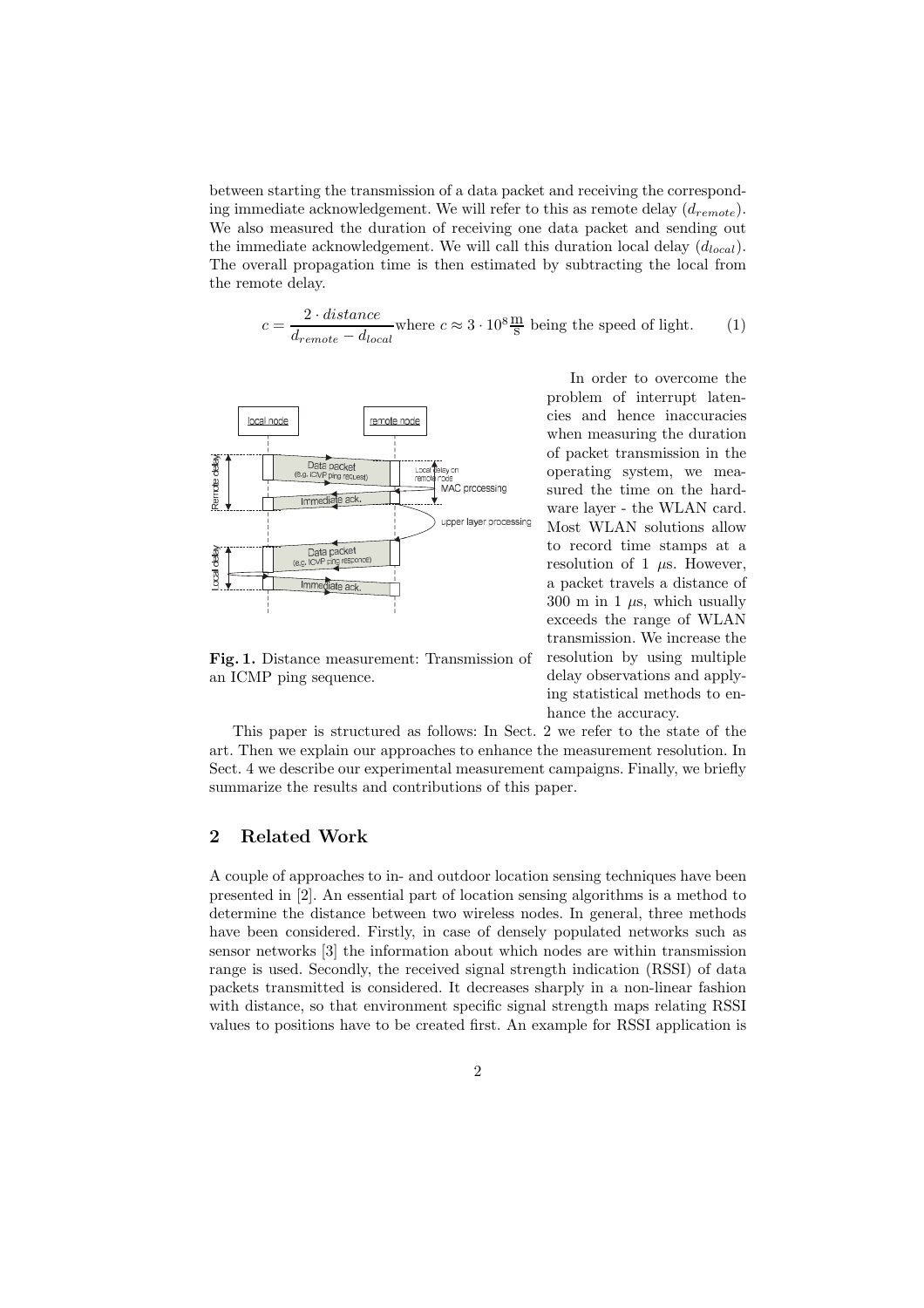the RADAR system [4], which has been one of the first approaches presenting an indoor positioning system based on WLAN components (overview in [1]). Thirdly, the propagation time of radio signals can be used because in free air it linearly increases with distance. Such an approach is usually considered to be impossible without the help of special signal processing hardware [5].

The classic approach to the latter method of position location estimates the time of arrival (TOA) of pure radio signals (instead of WLAN packets). This is conducted by applying signal processing algorithms based on cross-correlation techniques [6]. The TOA method suffers from multi-path conditions. This problem can be encountered with a wider frequency band, e.g. ultra-wide band.

TOA measurement is being employed both outdoors for GPS-positioning [7] and indoors to find things and people marked by a tag [8]. In the latter paper, the author gives an appraisal of the achievable accuracy when measuring the round trip TOA within the 2.44 GHz and 5.78 GHz bands. For a signal bandwidth of 40 MHz, the accuracy of 3.8 m can be an achievable resolution limit unless further signal processing techniques are applied. Those might enhance the resolution up to 1 m.

The only paper focussing on measuring pure packet propagation delays is [9]. The objective is to determine the speed of light using the averaged measured round trip propagation delay of ping packets. The measurements were conducted in a wired Ethernet infrastructure. Estimating the propagation delay which ranges below the clock resolution was facilitated by employing the concept of noise-assisted sub-threshold signal detection. For measurements in an IEEE 802.11b wireless environment the round trip times were too variable and noisy to be used.

# **3 Approach**

Inspired by the approach presented in [9] we also use the mean round trip time delay of packets to determine the distance as given in (1). In order to keep the time measurements as unbiased as possible resulting in a high resolution, we try to preclude any disruption caused by operating system activities. To do so, we took the following action:

Firstly, we utilized the IEEE 802.11 data/acknowledgement sequence instead of the ICMP-Ping request/response packet sequence. As the ping response is generated by the operation system the time it takes is subject to a highly variable delay. In contrast, the immediate acknowledgements are handled by the hardware of the WLAN radio and hence highly predictable. As for our measurements we assumed the MAC processing time to be equal on both wireless nodes. Although the MAC processing time is standardized according to IEEE 802.11 we will prove that not all WLAN cards operate in compliance with the standard. In practice, the MAC processing time also depends on the chip set hardware and firmware of the actual WLAN cards in use. To account for this a model-specific absolute delay offset needs to be considered.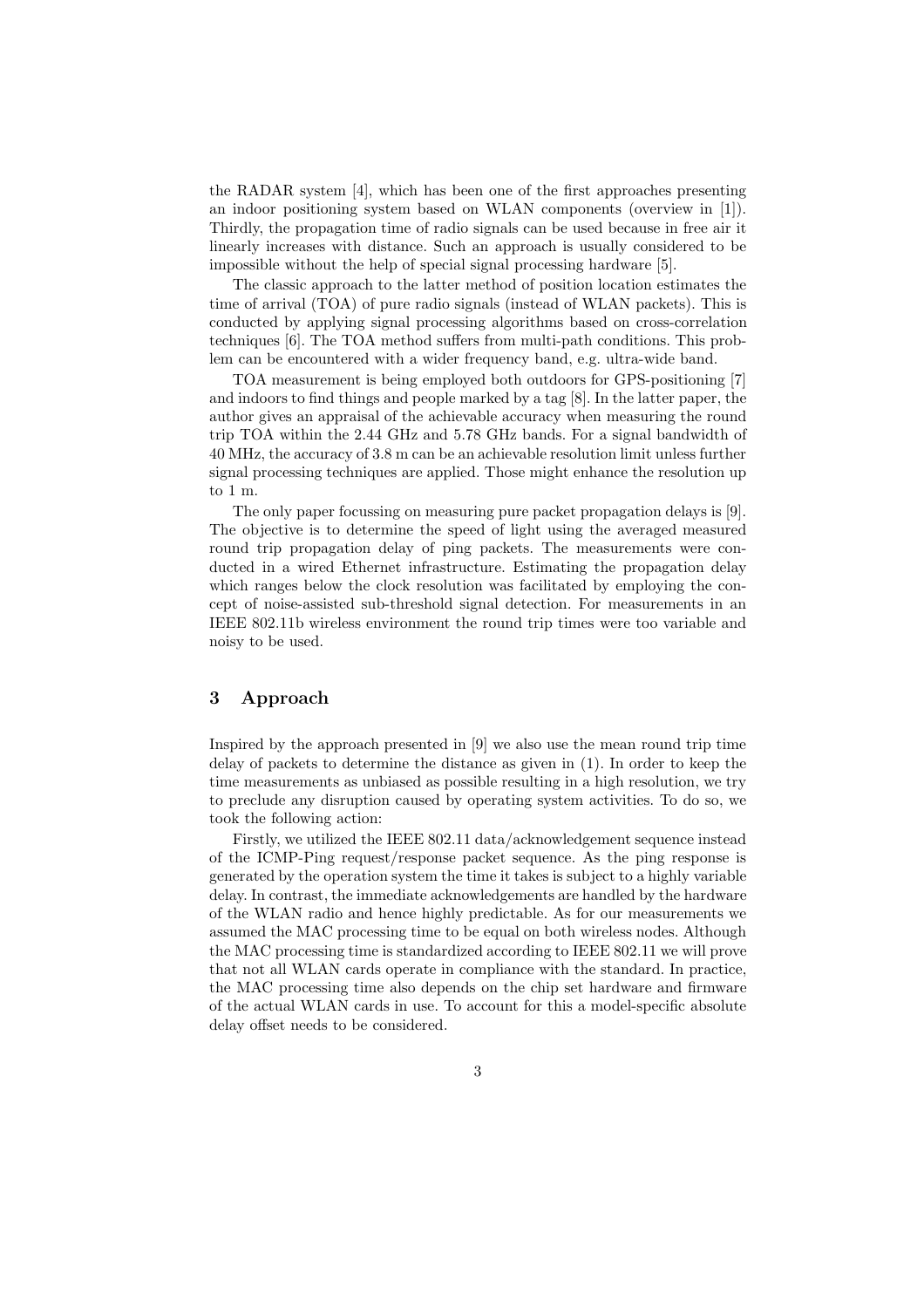Secondly, we do not measure the time stamps for packet arrival and transmission on the operating system layer, but on the WLAN card hardware layer. This features measuring conditions that are independent of variable interrupt latencies. In [10] we showed that measuring the time of a packet's arrival in the operating system's kernel (e.g. during an interrupt) entails quite imprecise results due to falsification by the variable interrupt latency.

The resolution of these hardware time stamps, which are implemented in most current WLAN products, is  $1 \mu s$  corresponding to 300 m. In terms of the achievable accuracy this discrete time resolution is not precise enough yet. The resolution increases when averaging numerous observations. In the following we consider three phenomena that help to achieve a higher resolution.

*Gaussian noise:* The presence of measurement noise is assumed. Noise can be caused by thermal noise in the received radio signal or by the presence of multipath environment. Also, the crystal clocks of the WLAN equipment are subject to a constant clock drift and variable clock noise. Thus, the delay values are not limited to only one value. (In Fig. 2 not only 323 µs can be observed but also other values). If one assumes a Gaussian noise distribution with a suitable strength, we can simply take the sample mean to enhance the resolution.

*Stochastic Resonance:* Instead of the explanation above the authors of [9] suggested another statistic effect called stochastic resonance. The concept of stochastic resonance was originally introduced as an explanation for the periodically recurrent ice ages. In the last two decades, it has been applied to explain many physical phenomena [11]. In the realm of signal detecting stochastic resonance allows for detecting signals below the resolution of the measuring units because the signal becomes detectable with the help of noise. Noise adds to the signal so that it eventually exceeds the threshold given by the resolution of the detecting device. Thus, the system is able to change its states. The state durations have random lengths, but the probability is high that one state remains the same in the next observation.

*Beat Frequencies:* In our experiments (Fig. 4.3 in [1]) it can be observed that the 323 and 324 values occur in blocks of regular patterns. But this effect cannot be explained with the effect of stochastic resonance. Another effect can also entail resolution enhancement even if measurement noise is missing: 'Relative clock drift' – both WLAN cards are driven by built-in crystal oscillators that have nearly the same frequency. Due to tolerances, there is a slight drift between both clocks which causes varying rounding errors.

Let us consider the impact of a discrete time resolution on the measurement error. Firstly, we construct a model of the experiment setups. Instead of using packets, we assume that a delta pulse is sent off from the local to the remote node. After the delta pulse's arrival another delta pulse is sent back to the local node representing an acknowledgement. The local node can only process the impulses only in discrete time steps  $t_{local} \in \mathbb{N}$  described with natural numbers. The same is also valid for the remote node. It only reacts in discrete time steps, which are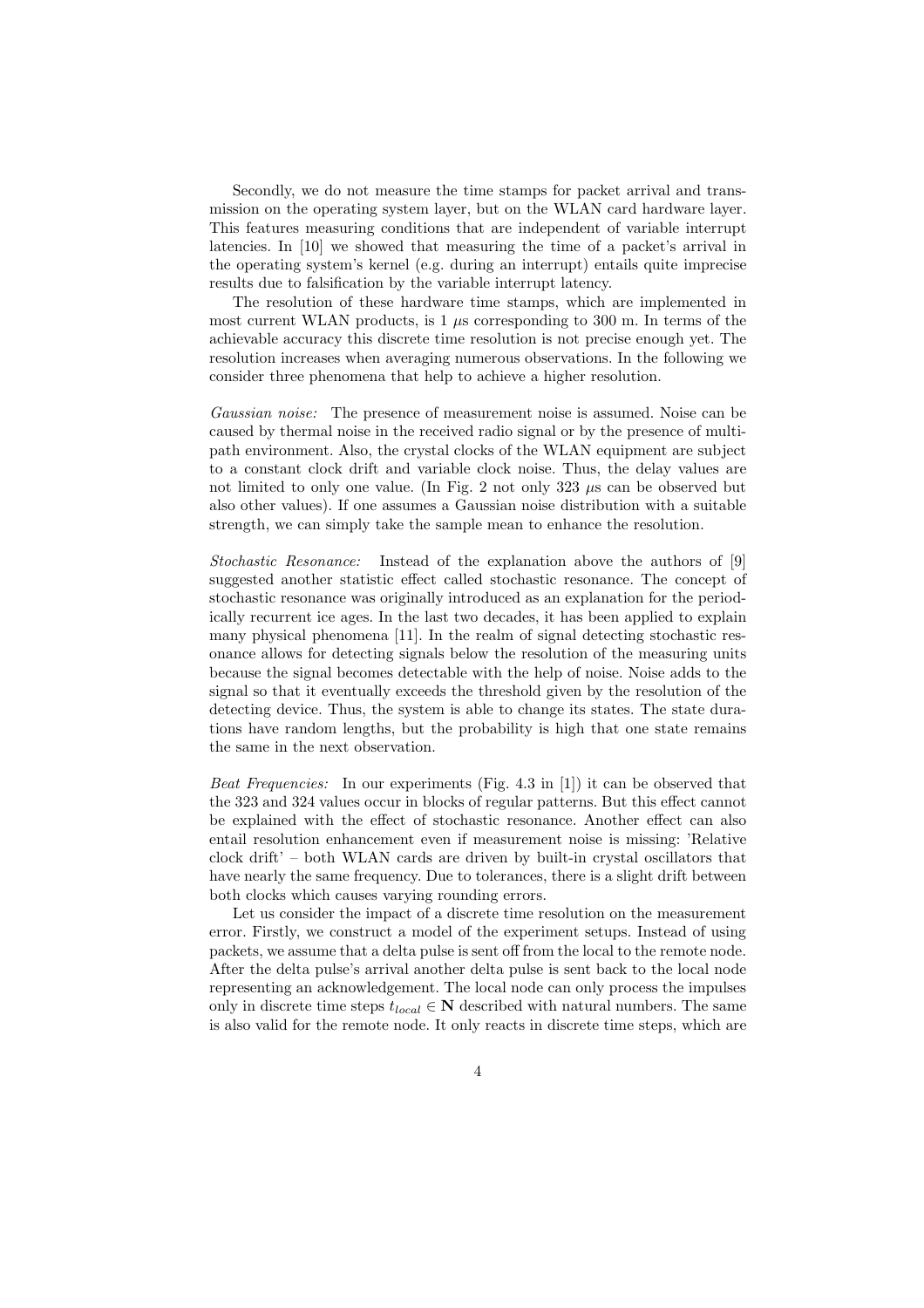$t_{remote} = \delta + n$  where  $n \in \mathbb{N}$  and phase offset of  $\delta \in [0,1]$ . We assume that the clocks work at the same speed but with a phase offset. Moreover, another assumption is that phase offset changes over time but not for the duration of a round trip. The transmission of a delta impulse from one node to the other takes the delay of  $d_{prop} \in \mathbb{R}^+$ , which is equal to the propagation time.

Let us assume that a delta impulse is sent off from the local node at the time  $t_{local}^{out}$ . It arrives the remote node after a period of  $d_{prop}$ . Due to the discrete MAC processing, the delta impulse is only identified at the next remote clock impulse, which is:

$$
t_{remote}^{in} = \left[ \left( t_{local}^{out} + d_{prop} \right) - \delta \right] + \delta \tag{2}
$$

Assuming a MAC processing duration equal to zero and  $t_{remote}^{out} = t_{remote}^{in}$ , the remote node immediately sends back a delta impulse representing the acknowledgement. It arrives at the local node after a period of  $d_{mop}$ , but is again only recognized at the next local clock, which is

$$
t_{local}^{in} = \left[ t_{remote}^{out} + d_{prop} \right] \tag{3}
$$

Then, the observed round trip time  $rtt$  is  $(4)$ .

$$
rtt = t_{local}^{in} - t_{local}^{out} = \lceil [t_{local}^{out} + d_{prop} - \delta] + \delta + d_{prop} \rceil - t_{local}^{out}
$$
  
=  $\lceil d_{prop} + \delta \rceil + \lceil d_{prop} - \delta \rceil$  (4)

Next, we assume that the phase changes from one to the next measurement. The change is constant and is repeated after each phase period starting at zero again. In the following, we only consider one phase period and assume that round trip times are measured at all times. Thus, the number of observations is infinite. The mean *rtt* over all phase offsets is calculated as follows.

$$
\overline{rtt} = \int_{0}^{1} rtt \, d\delta = \int_{0}^{1} \left[ d_{prop} + \delta \right] + \left[ d_{prop} - \delta \right] \, d\delta = 2 \cdot d_{prop} + 1 \tag{5}
$$

The variance of the quantization error is calculated as followed and is simplified to a cubic function of the fractional part of the round trip distance. Both the mean and variance are displayed in Fig. 3.

$$
\sigma^2 = \int_0^1 \left(\overline{rtt} - rt\right)^2 d\delta = \left\{2d_{prop}\right\} - \left\{2d_{prop}\right\}^2 = \frac{1}{4} - \left(\left\{2d_{prop}\right\} - \frac{1}{2}\right)^2 \tag{6}
$$

The rtt function produces a pattern which is repeated every phase period. This reoccurrence introduces a frequency component to be present in the observations. If two clocks interfere, their phases are equal every beat period, which is the reciprocal of the beat frequency. The beat frequency is the difference of both frequencies of both interfering waves ( 7).Thus, the impact of quantization errors causes a similar effect as the two interfering waves – namely a beat frequency.

$$
f_{beat} = |f_1 - f_2| \tag{7}
$$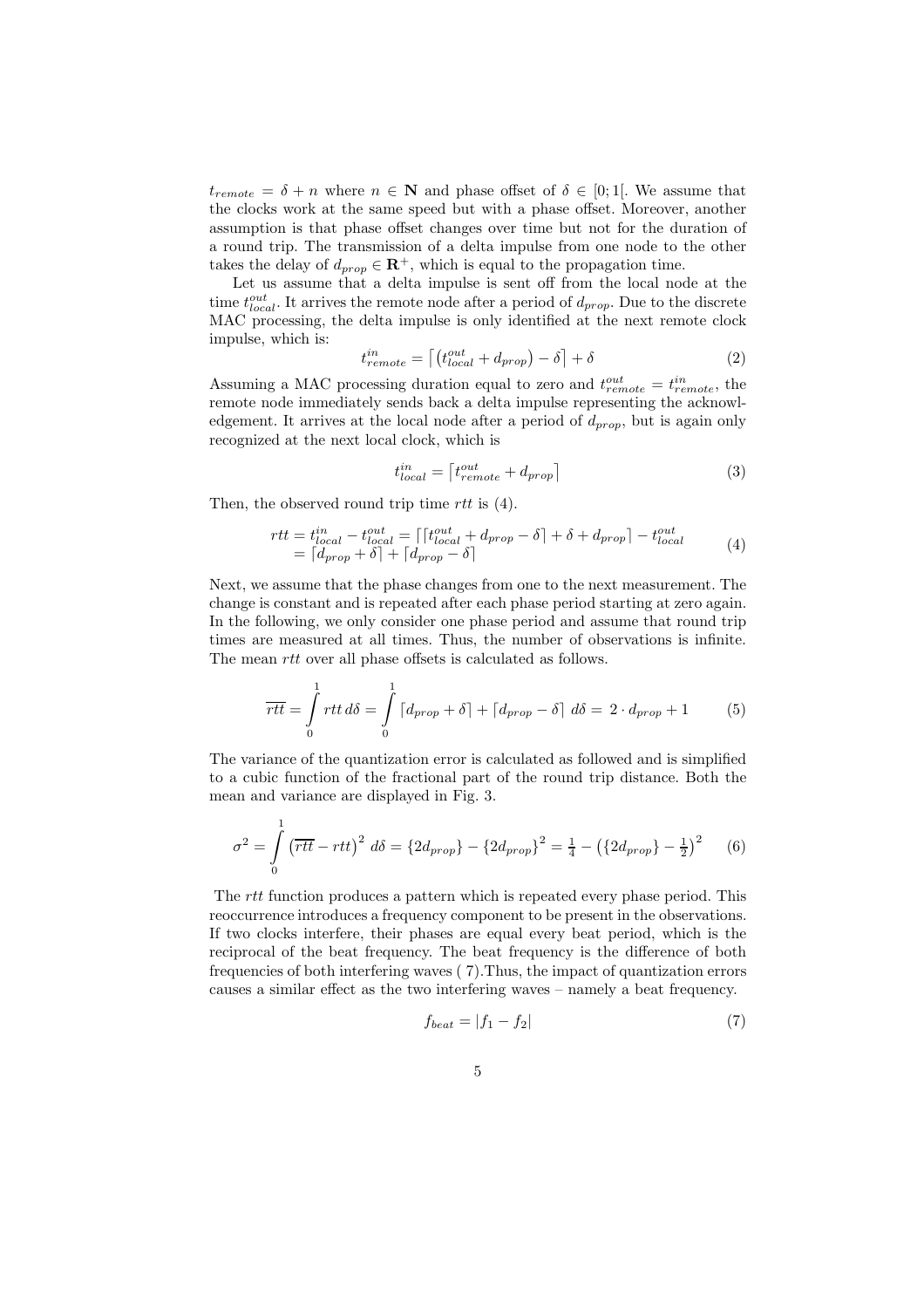

**Fig. 2.** Discrete distribution of noisy delay **Fig. 3.** Theoretical mean distance and measurements measurements. variance of distance.

*Limits and Verification:* The accuracy of location and distance sensing algorithms have fundamental limits (refer to the citation in [1]). For example, the analytic calculations above do not take into account the clock drift during one RTT observation. Assuming a frequency stability of  $\pm 25$  ppm and a length of a transmission sequence of 60  $\mu$ s and 320  $\mu$ s, the maximal error could be up to 0.9 m and 4.8 m respectively.

Furthermore, one should note that only in vacuum light travels at the speed of light c. In materials the propagation speed depends on the square root of the dielectric constant  $\varepsilon$ . For example, dry ferroconcrete has an  $\varepsilon$  of about 9 and electromagnetic waves traverse through ferroconcrete 3 times slower than in vacuum. Most other materials used in buildings have lower dielectric constants.

Another source of possible errors is due to non-line-of-sight conditions. This results in an overestimation of the distance between the two nodes [12]. Multipath propagation might introduce measurement errors because the dominant path can vary depending on the current transmission conditions. Multi-path propagation is only present if reflections are given. Reflections can have large impact on signal strength but only a low one on propagation delay. Thus, in the presence of multi-path propagation or reflections, we assume time delay measurement as being more precise than those based on the RSSI.

In order to check these hypotheses and identify the real measurement resolution, we conducted experiments. The first measurement campaign was conducted to study the impact of slow-user motion on packet loss and delay as described in [10]. At the same time, we also measured the impact of distance on the round trip times. One year later, we embarked on a second measurement campaign. We altered the radio modem technology, the location, the analysis software, and the staff. The consistence of both results proves the reliability and correctness of our approach.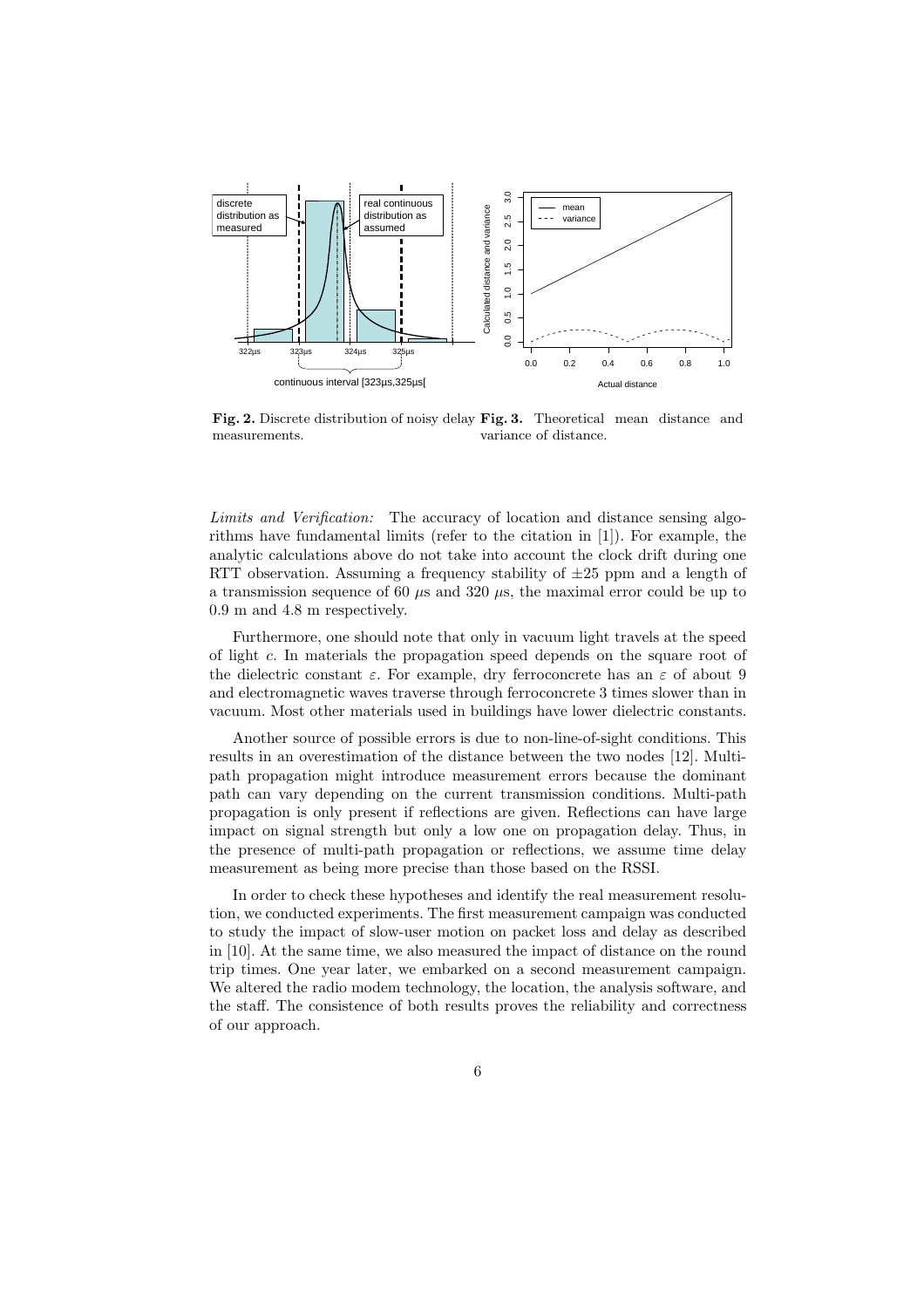#### **4 Measurements: First and second campaign**

*Experimental setup:* The measurement was conducted twice: First in a gymnasium [10] and later in the in the countryside where one could expect the channel to be free of disturbing noise coming from other radiating devices. The data communication took place between the local and the remote node. ICMP ping packets were transmitted each 20 ms (A) respective 10 ms. The measurements of RTT were conducted for several distances: First covering the range from 5 to 40 m, later extend to the maximal transmission range of 100 m.

At each distance, we measured for about 15 minutes respective 4 minutes. One should note, that in this first campaign, the wireless LAN cards were situated close to the ground. Also, the directions of the antennas were selected at random and were not recorded. This is important to know as it explains some of the results presented later. In the second session the sender was placed on a plastic table, whereas the receiver was installed on top of a 1.5 m wood-metal ladder. This was to guarantee that a large percentage of the Fresnel-zone, an elliptic space around the direct line-of-sight between both nodes is free of any obstacles harming the transmission. This time, the antennas were directed toward each other.

*Equipment:* The PCs were running a Suse 6.4 Linux system with a 2.4.17 kernel (A). D-Link cards featuring an Intersil's (now Conexant) Prism2 chipset were employed as a wireless interface. Packets were directly sniffed on the MAC layer by the measurement tool 'Snuffle'.

The second time, we used an access point (Netgear FWAG114) supporting 802.11b/g as remote node. The PCs were running under Linux, Suse 9.1, with a special 2.6 kernel. We used two different WLAN cards containing chip sets from Atheros and Conexant implementing IEEE 802.11 a,b and g. The Atheros cards (brand Netgear WAG-511, contained an AR5212 chip) are supported by the Madwifi device driver. We used the software version downloaded from the CVS server on the August 30*th*, 2004. The Conexant cards (brand: Longshine LCS-8531G containing Prism-GT chipset with an ISL3890 as MAC-Controller) are controlled by the prism54.org device driver (date 28-06-2004, firmware 1.0.4.3.arm). During each measurement both the sender and monitor were equipped with cards of the same brand. To gather the packet traces, we used tcpdump and libpcap.

*Configuration:* WLAN networking technologies based on the IEEE 802.11 standards transmit data packets via air. To avoid potential packet delay effects, in the first experiments the maximal number of retransmissions (transmission type) was set to zero. The second measurements were conducted in seven different configurations to study the impact of the WLAN card, CPU clock and modulation type. We used the default configuration of WLAN cards and access point but changed the supported standard to 802.11g and set the modulation type to either 36 or 54 Mbit/s. The frame length of the data packets are 65 bytes and of the acknowledgements 14 bytes.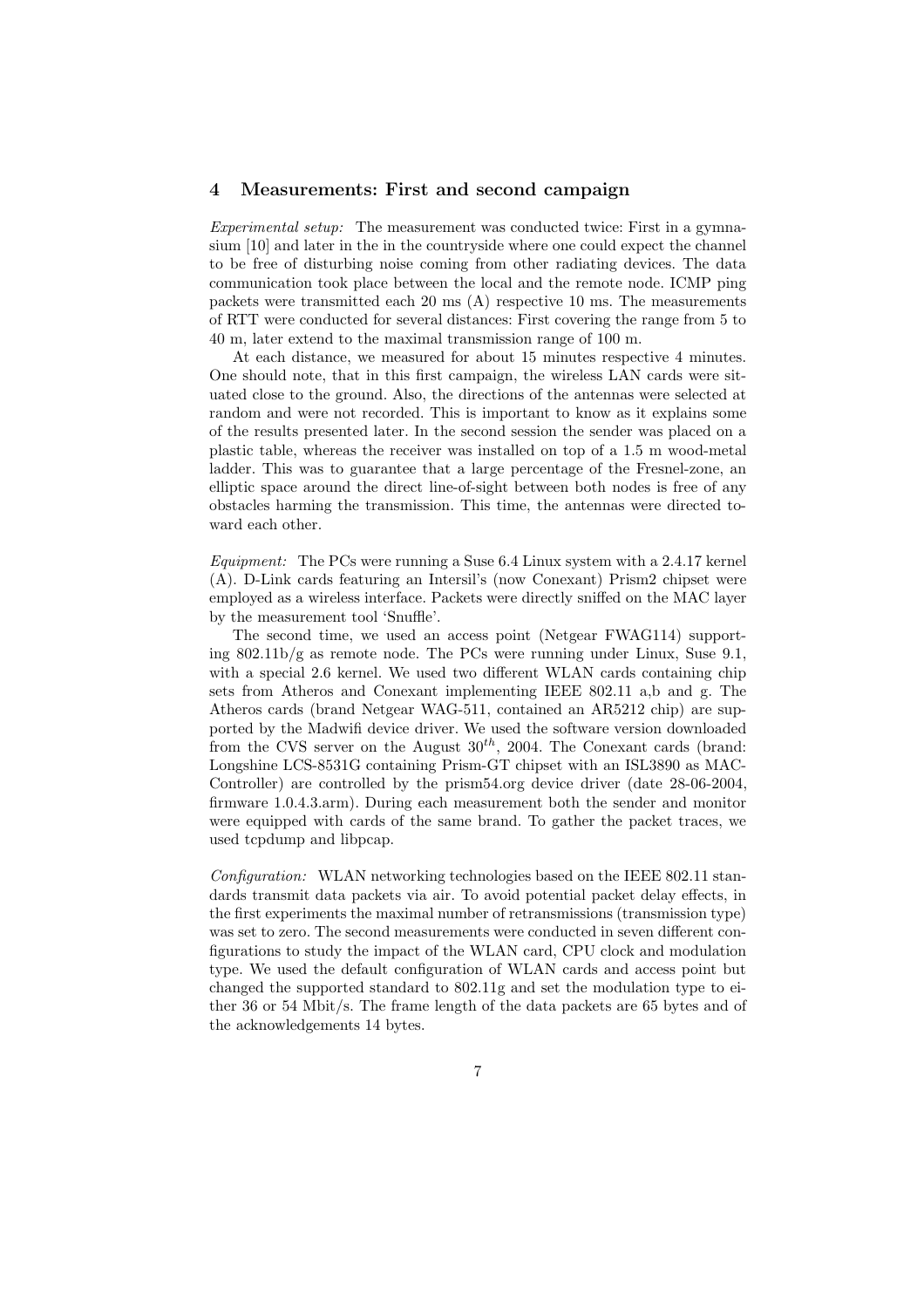*Time measurements:* All three different WLAN cards recorded the arrival time of packets at a resolution of 1  $\mu$ s without any variable latency. The precise point of time, at which the time stamp is recorded, is not documented. Also, the WLAN chip sets feature only the recording of time stamps of incoming packets. But we needed both sending and receiving time stamps. Therefore, we decided to use a third PC to monitor the packets which the local node sends and receives. The monitor PC was placed close-by the sender to avoid any additional propagation delays that could falsify the measurements.

It will be straight forward to alter software and firmware of WLAN cards to record transmission time stamps, too. Due to legal constraints, we were not able to implement these changes by ourselves. We expect that WLAN chipset manufactures will provide firmware updates to support precise time stamps because they will benefit from customers using WLAN for location-aware services. Until then, we are required to use the third monitoring node.

*Data collection & processing:* Snuffle provides the packet traces of all 802.11b packets received at the monitoring node. We filtered-out only the successful ping sequences which consist of an ICMP request, an acknowledgement, an ICMP response and again an acknowledgement. Other packets like erroneous transmissions, beacons, ARQ messages etc. were dropped. Due to hardware limitations of the WLAN card only a fraction of observations were recorded.

Only the delays fitting in the interval [323  $\mu$ s, 324  $\mu$ s] are considered in further calculations (Fig. 2). A few delay measurements were observed with the value of 322 and 325  $\mu$ s. These and all other delays were considered as measurement errors. Taken the valid packet sequences, the mean and variance of the remote delay and local delay were calculated. To check for stationary process properties, the autocorrelation function was calculated.

In the second round, Tcpdump recorded the packet traces and wrote them to files. After the measurements we used tcpdump to convert these files to plain text files. Tcpdump had to be modified in order to print out the prism link-layer headers. For statistical analysis the R project software turned out to be quite efficient. Thus, this time we applied R programs to calculate the data's analyzed mean, variance and autocorrelation.

*Results:* The distance was directly derived from the measured propagation delay using equation (1). Assuming a Gaussian error distribution, we also plotted the confidence intervals in Fig. 4. In the first campaign the calculated distances were always higher than the real distances. Also, in some measurements (e.g. 35 m) the air propagation time was significantly higher. Due to the experimental setup, we could not ensure that the direct line-of-sight path was taken. The remote node was placed directly on the ground. Thus, the Fresnel zone was violated and the direct transmission path was hampered.

In Fig. 5 the signal strength is displayed as a function of the distance. Theoretically, the signal strength should decrease with distance. In this measurement campaign other factors, such as reflection, seem to be dominant. If one compares Fig. 4 and Fig. 5, it seems time measurements reflect the distance more precisely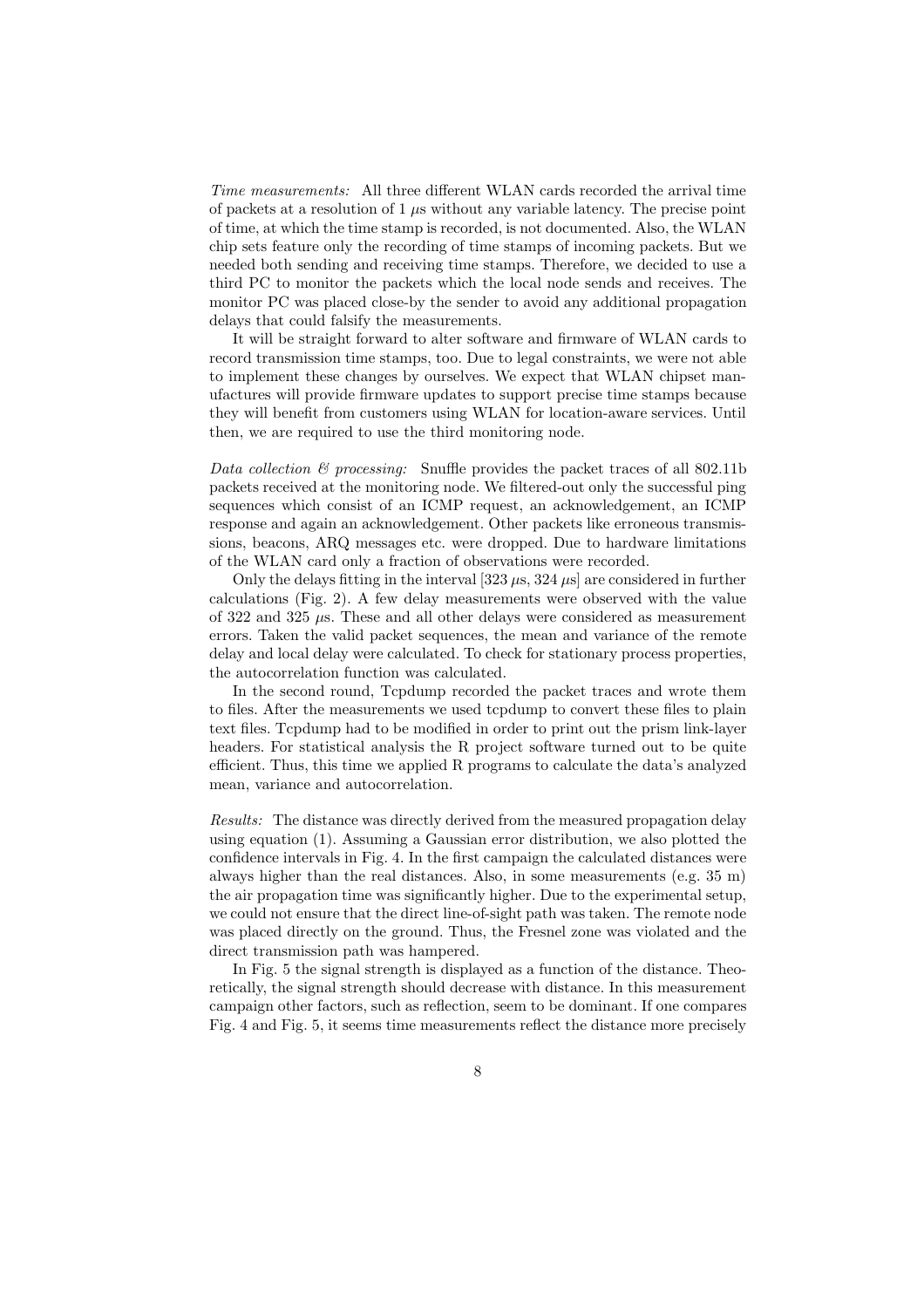

**Fig. 4.** Distance as calculated from RTT **Fig. 5.** Received signal strength indicaversus actual distance between both nodes. tion versus distance. Confidence inter-95% confidence levels are given. vals are too small to be shown.

than RSSI but they have a higher variance and a larger confidence interval. The results of the second round are illustrated in Fig. 6, which shows the remote (blue) and local delay (red) measurements, the number of overall observations  $(\#)$  and the correlation coefficient  $(R)$  for the given configuration. A clear correlation between actual distance and calculated distance can be identified. In the right graph, one can see that the larger the distance (and the worse the link quality), the larger the confidence interval becomes. In Fig. 9 we display the variance of rtt observations over the distance. The curve is highly similar to the curve described with (6). Thus, our beat-frequency explanation seems to be valid.

*Analysis:* In [1] we show that the first measurements follow a weak stationary process, with a constant mean, variance and covariance (for a constant lag). Thus, further statistical methods are applicable: Confidence intervals are only meaningful if the observations are independent. This assumption can be verified by the autocorrelation function. The time-lag dependent autocorrelation coefficients are presented as a graph



Fig. 6. Propagation delay (=calculated distance) vs. actual distance (plus 95% conf. intervals). (blue/upper lines=biased remote delay, red/lower lines=biased local delays). Each value is based on at least 1000 observations.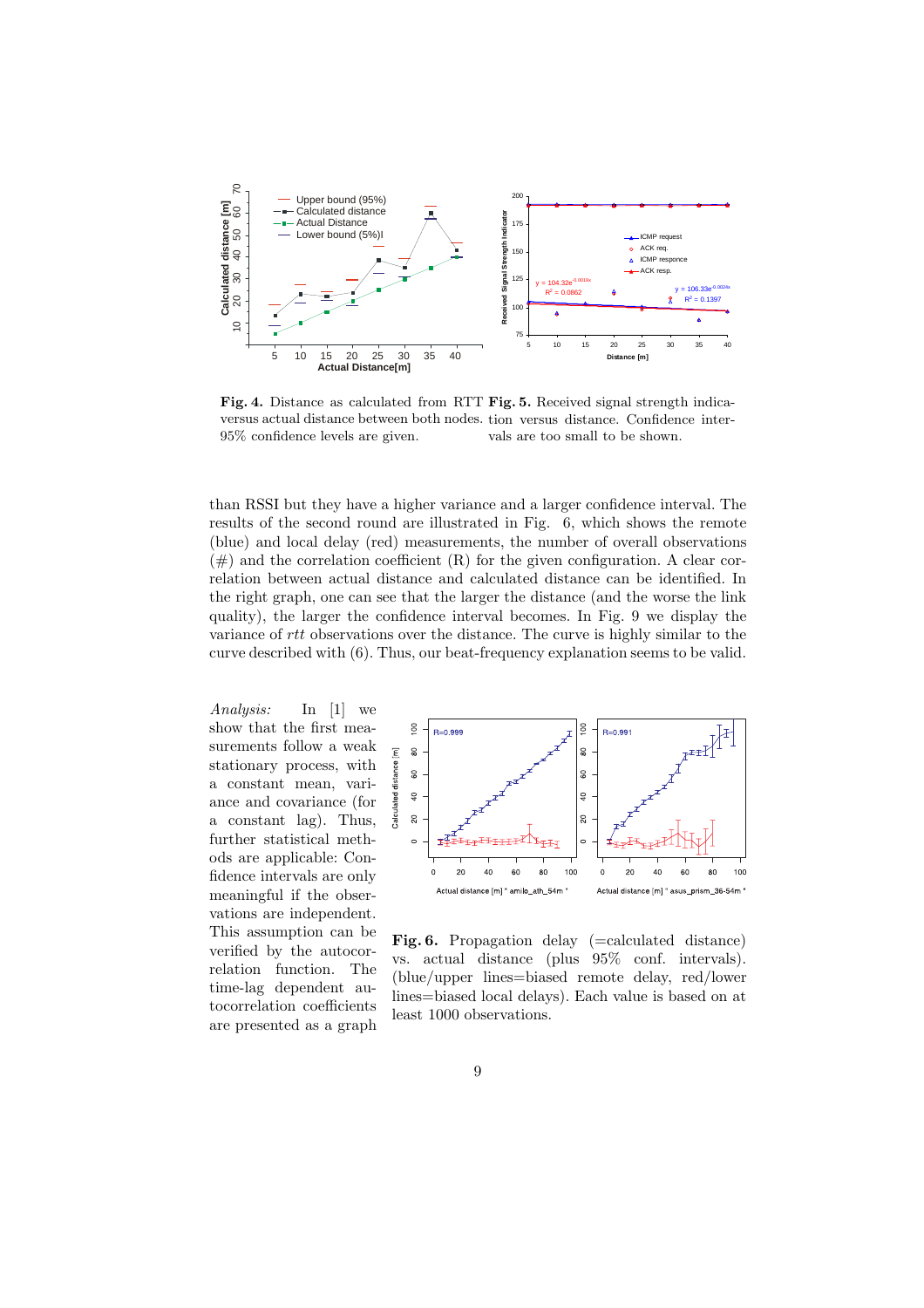



Fig. 7. Autocorrelation (=cross correlation of itself) is oscillating for remote delays – indicating a fundamental frequency component in observations (at 40 m).

**Fig. 8.** The Fourier transformation of the observations shows a dominant frequency at 3.5 Hz, which is only present in the remote delays. (at 40 m).

in Fig. 7. The 40 m results are shown as an example. The autocorrelation for the local delay is low. It is smaller than  $\rho=0.05$ . Thus, the local delay measurements can be seen as independent. The autocorrelation of remote delay values has the shape of a decaying cosines wave. This kind of autocorrelation curve is found if the observations feature a constant frequency component. Indeed, this pattern arises in the delay traces. The values of 323 and 324 occur block-wise in bursts. We also calculated an FFT over the packet delays. Assuming that each observation follows the previous after 20 ms, we identified a dominant frequency of about 3.5 Hz independent of the distance (Fig. 8). However, the lower the packet error rate, the stronger this effect is. We also calculated the autocorrelation of the second measurement's second results, high and alternating correlation coefficients were only present, if we used the Prism GT chip sets. We assume that this observation is due to the clocking of the MAC protocol and due to the frequency stability and accuracy of the WLAN quartz crystals. Further studies are required to understand this effect in-depth. We explain the effect displayed in Fig. 7 with interference of both remote and local crystal clocks. Taken this explanation of quantization errors we can calculate the clock drift between both signals. Assuming a clocking of the MAC protocol at 1 MHz, the drift between both clocks is approximately  $drift = \frac{f_{beat}}{f_1} = \frac{3.5Hz}{1MHz} = 3.5ppm$ . Usually, the tolerance of consumer grade quartz clocks is up to 25 ppm. Thus, we consider this explanation to be plausible.

Interestingly, the MAC processing is conducted in steps of  $1 \mu s$ . Thus, the MAC processing time is not precisely the SIFS interval but is rounded up to the next  $1 \mu s$ . However, the error is small so that receivers tolerate it.

In our quantization error analysis we calculated the variance which is up to  $1/4$ . A distance of one and a time unit of one in the analysis refer to 300 m or 1  $\mu$ s in the experiments. Then, the standard deviation would be 18.75 m or 62.5 ns at most. The measured standard deviation ranges between 3.3 and 25 m. Thus, the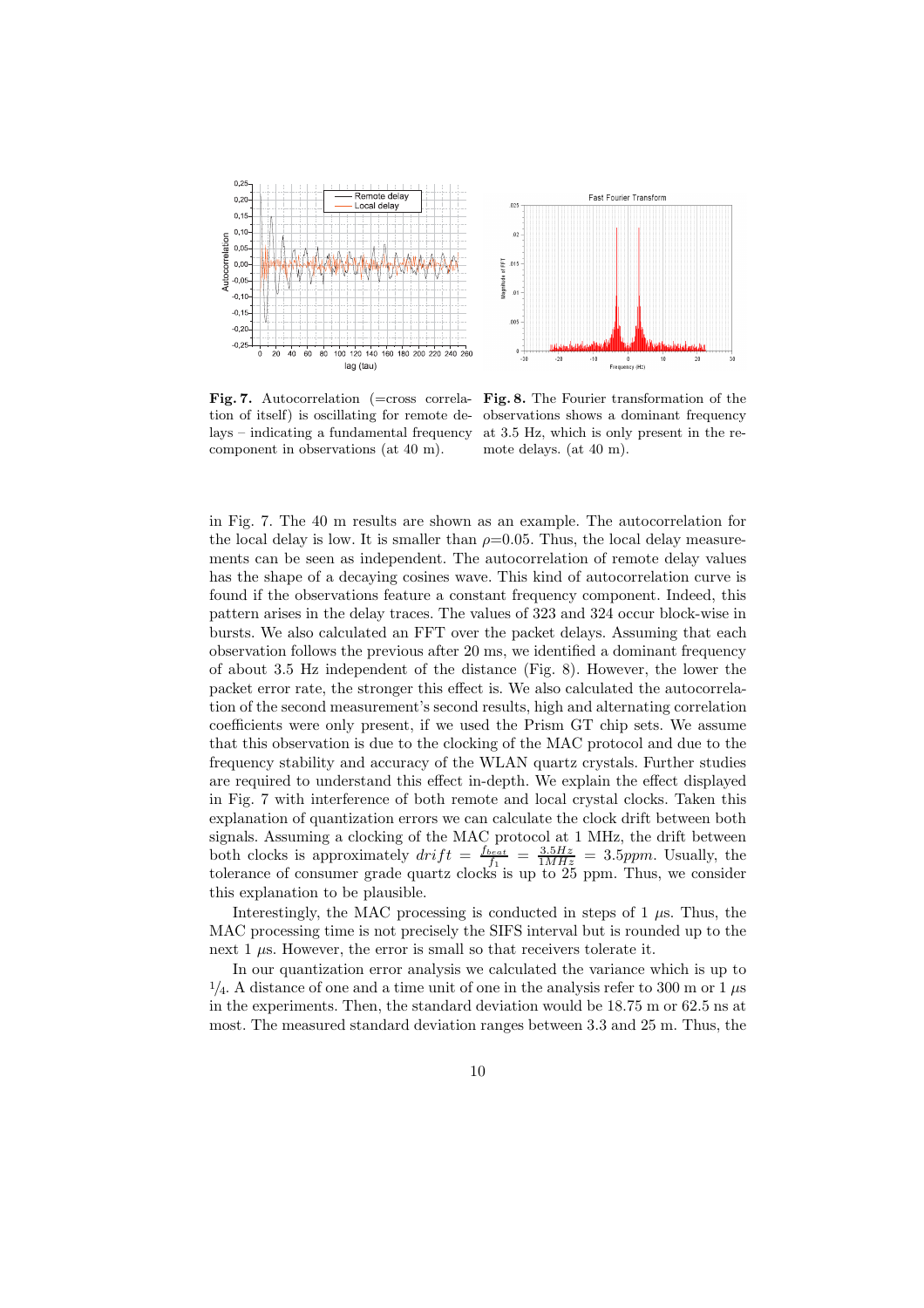

**Fig. 9.** The variance of *rtt* **Fig. 10.** The accuracy (cross correlation and standard observations over time error) over the number of observations per position observations over time. error) over the number of observations per position.

quantization error is not the only dominant effect and others such as thermal noise are important too.

We measured at each distance for 4 to 15 minutes. Is it really required to measure that long? In Fig. 10 we consider only a subset of all  $rtt$  observations taken during the second campaign. We display the correlation coefficient R and the standard error over the number of observations per distance. With 500 to 1000 observations per position nearly the optimal accuracy is achieved. If one assumes that a packet is sent off every mircosecond, the distance can be estimated after 1 s of continues transmission.

# **5 Conclusion**

We have presented an algorithm to measure the air propagation time of IEEE 802.11 packets with a higher accuracy. Using two different experimental setups, we determined the precision of round trip time measurements. We used commercial WLAN cards, supporting IEEE 802.11b and 802.11g, implemented with three different WIFI chip sets. We have shown that such time measurements are possible even with off-the-shelf, commercial WLAN equipment and without additional signal processing hardware.

To overcome the low resolution of the clocks, numerous observations have to be combined and smoothened. This can be carried out best during an ongoing data transmission at no additional cost. We explained why smoothing indeed helps to enhance the resolution of the time difference measurement so that distance measurements become possible. This effect can be due to the presence of measurement noise and to the beat frequency resulting from drifting clocks. To the best of our knowledge, especially the latter explanation is novel.

Our finding suggests that instead of RSSI the round trip time should be measured because it is correlated with the distance more strongly. In our gymnasium measurement the RSSI has not been useful to identify the distance because – due to reflections – the attenuation varied largely.